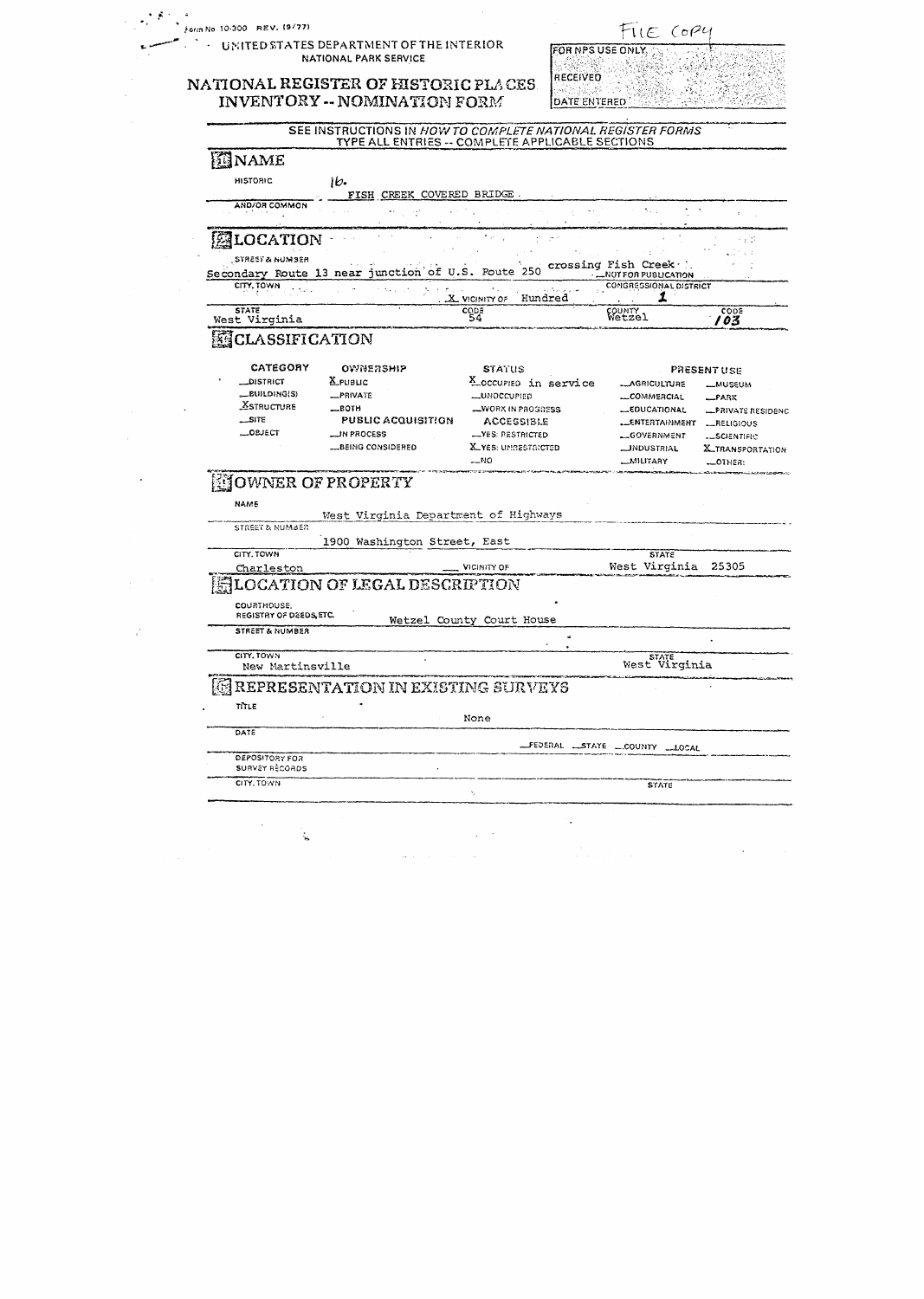|                   | <b>CHECK ONE</b> | <b>CHECK ONE</b>       | $\mathcal{S}^{\mathsf{C}}$ |
|-------------------|------------------|------------------------|----------------------------|
| _DETERIORATED     | _UNALTERED       | <b>X_ORIGINAL SITE</b> |                            |
| <b>RUINS</b>      | <b>X ALTERED</b> | $-MOVED$<br>DATE.      | ್ನೆ                        |
| <b>LUNEXPOSED</b> |                  |                        |                            |
|                   |                  |                        |                            |

べ

Modern reinforcement consists of six 8 **x** 12 inch wide flange stringers that support the deck, which originally rested on wooden stringers.

 $\Omega^{(2n+1)} \cong \Omega^{(2n+1)}$ 

 $\mathfrak{g}$ 

The Fish Creek Covered Bridge is 12 feet-10 inches wide and 36 feet in length. Wooden siding painted barn red **and** a galvanized metal roof cover **the** superstructure. The kingpost truss **has** two-8inch squaxe diagonals extending from the notched ends of the 9 x **9+** inch bottom chord to the mortise and tenon joint at **the** 9 **x** 11 **inch** center**pcst.** Knee braces **at** the centerpost and at either endpost help to stiffen the frane. Metal tension straps bolted tothe sides of the center post support the 8 x 91 inch transverse floor **beam which** supports **the** floor stringers at midspan.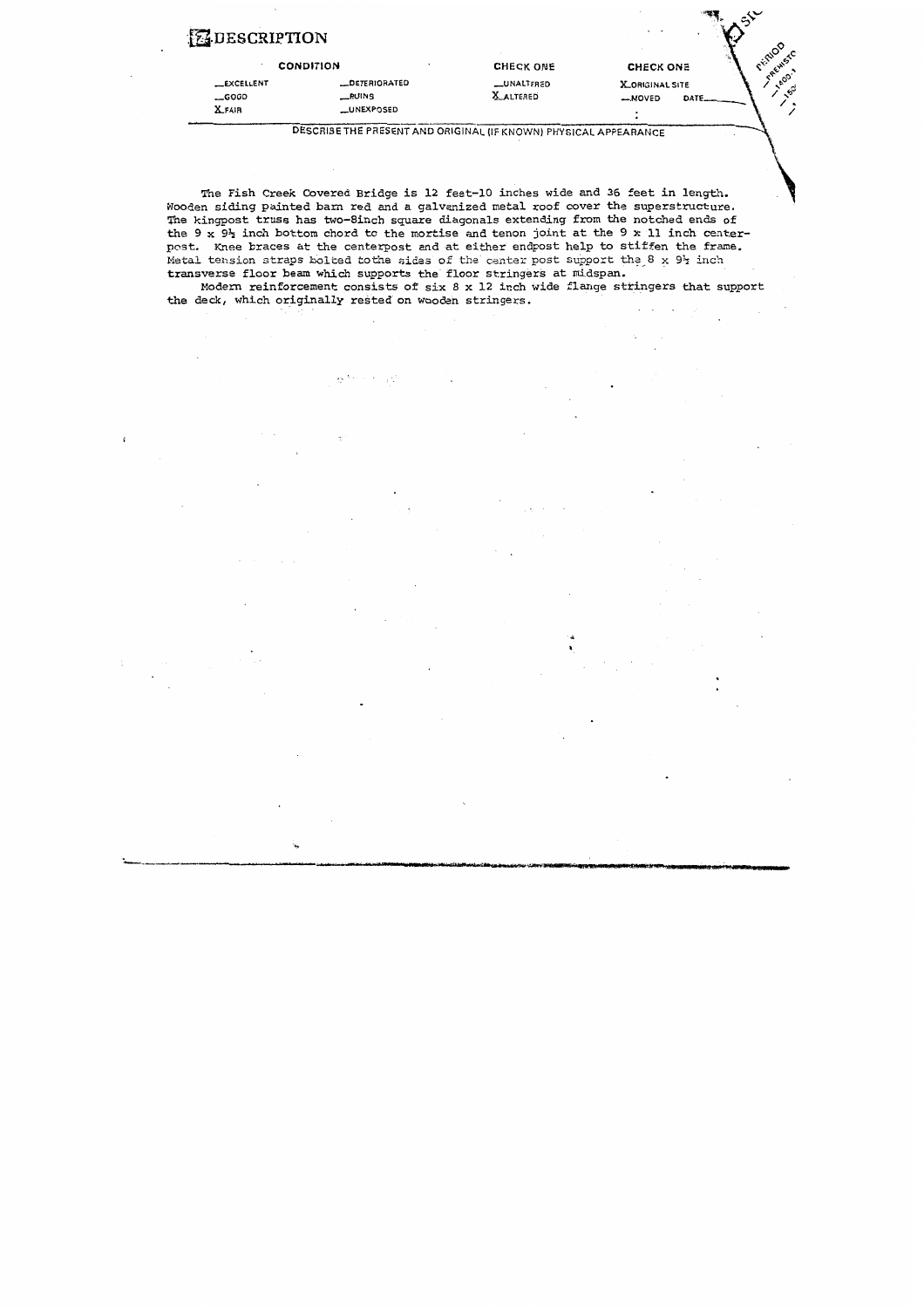JSIGNIFICANCE

PERIOD

AREAS OF SIGNIFICANCE -- CHECK AND JUSTIFY BELOW

| SPECIFIC DATES      | c 1881                  | <b>BUILDER/ARCHITECT</b> | Unknown                  |                              |
|---------------------|-------------------------|--------------------------|--------------------------|------------------------------|
|                     |                         | $\sim$ INVENTION         |                          |                              |
| $-1900 -$           | COMMUNICATIONS          | <b>JNDUSTAY</b>          | LPOLITICS/GOVERNMENT     | $-$ OTHER ISPECIFY)          |
| $X_{1800+1893}$     | <b>LLCOMMERCE</b>       | LLEXPLORATION/SETTLEMENT | $-$ PHILOSOPHY           | <b>X_TRANSPORTATION</b>      |
| $-1700 - 1799$      | $-$ ART                 | <b>ENGINEERING</b>       | $-MUSE$                  | <b>LINEATER</b>              |
| $-1600.1699$        | <b>LARCHITECTURE</b>    | $-$ EDUCATION            | <b>LEMILITARY</b>        | <b>LLSOCIAU/HUMANITARIAN</b> |
| $-1500 - 1599$      | L. AGRICULTURE          | <b>LECONOMICS</b>        | LLUTERATURE              | LECULPTURE                   |
| $-1400.1499$        | LARCHEOLOGY-HISTORIC    | L CONSERVATION           | $-14M$                   | LESCIENCE                    |
| <b>LPREHISTORIC</b> | LARCHEOLOGY-PREHISTORIC | LOWMUNITY PLANNING       | LUAND SCAPE ARCHITECTURE | $$ RELIGION                  |

STATEMENT OF SIGNIFICANCE

 $\bar{\mathbf{z}}$ 

On July 27, 1881 a committee was appointed by the Wetzel County Court for letting out a contract for a bridge to be built across Fish Creek "near the mouth of Rush". This information, obtained from Wetzel County Court Records describes the location of the present covered bridge, which crosses Fish Creek near the mouth of Rush Run near Hundred, West Virginia. The most likely date for completion of construction was probably in 1881 (as a postcard (2) of the bridge indicates) or within a few years following. A thorough search of the court records failed to yield any further information concerning the construction of the bridge.

The Fish Creek Covered Bridge is the only remaining covered bridge in Wetzel County, which had a number of bridges in the past. Along with the Dents Run covered bridge, the Fish Creek bridge is one of the two remaining bridges in West Virginia having the single kingpost truss design.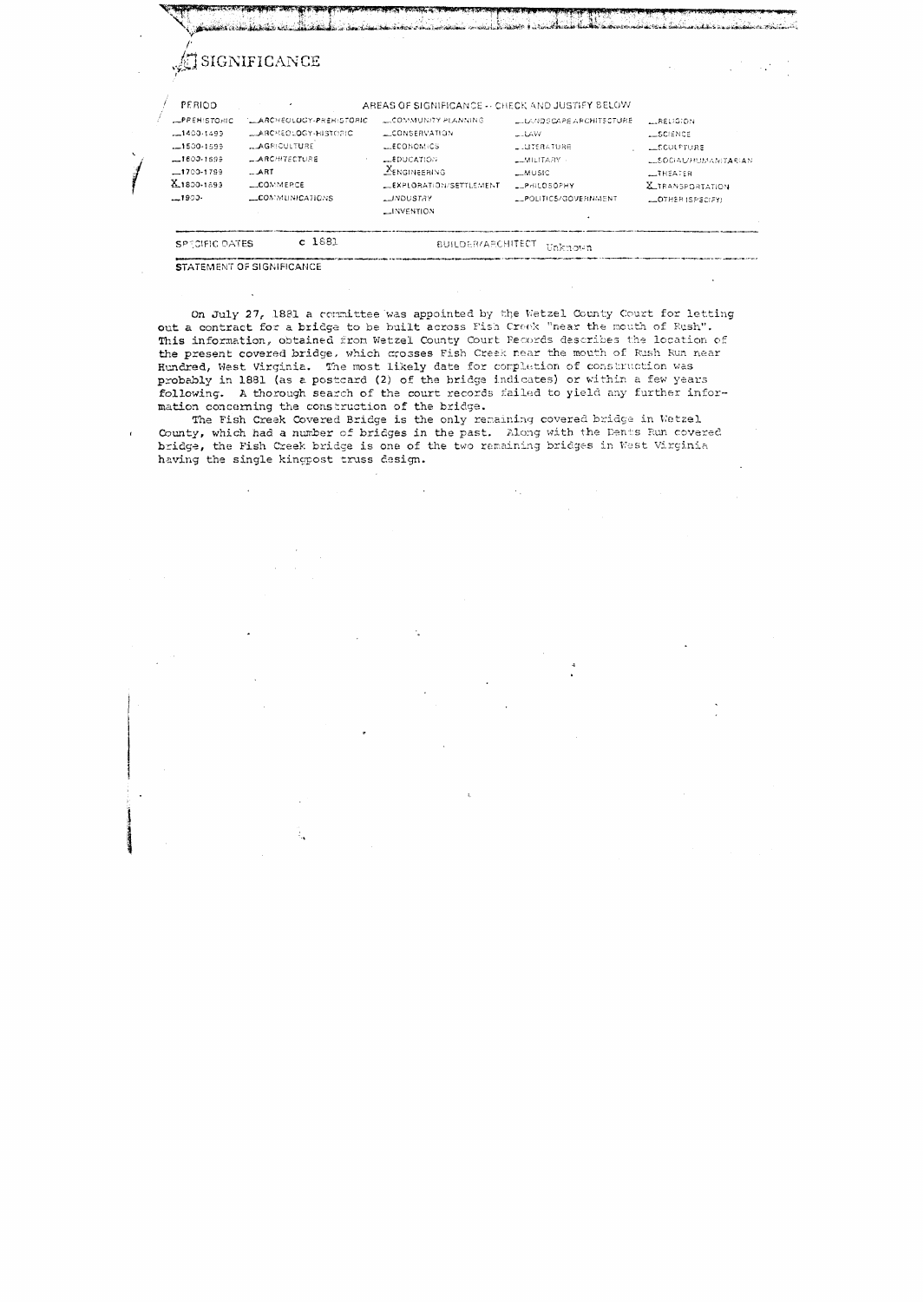|  | MAJOR BIBLIOGRAPHICAL REFERENCES                                    |
|--|---------------------------------------------------------------------|
|  | 1. Order Book #1, Wetzel County Court.                              |
|  | 2. Postcard Depicting the Fish Creek bridge, Hundred, West Virginia |

3. Allen, Richard Sanders, Covered Bridges of the Middle Atlantic States.<br>Brattleboro, Vermont: The Stephen Green Press, 1959, p. 86.

 $\alpha$  ,  $\alpha$ 

|                            | <b>MGEOGRAPHICAL DATA</b>                     |                                                                          |                    |                                                                                                                                                                                                                                                                 |                     |
|----------------------------|-----------------------------------------------|--------------------------------------------------------------------------|--------------------|-----------------------------------------------------------------------------------------------------------------------------------------------------------------------------------------------------------------------------------------------------------------|---------------------|
|                            |                                               | ACREAGE OF NOMINATED PROPERTY Not applicable                             |                    |                                                                                                                                                                                                                                                                 |                     |
|                            | QUADRANGLE NAME                               | Hundred                                                                  |                    | QUADRANGLE SCALE $1:24000$                                                                                                                                                                                                                                      |                     |
| <b>UTM REFERENCES</b>      |                                               |                                                                          |                    |                                                                                                                                                                                                                                                                 |                     |
| A[1, 7]<br>ZONE EASTING    | 1514, 619, 7, 0                               | $\{4, 3\}$ 9, 1 3, 2, 4<br><b>NORTHING</b>                               |                    | ZONE EASTING                                                                                                                                                                                                                                                    | <b>NORTHING</b>     |
| C.                         |                                               |                                                                          | DΙ                 |                                                                                                                                                                                                                                                                 |                     |
|                            |                                               |                                                                          |                    |                                                                                                                                                                                                                                                                 |                     |
|                            |                                               |                                                                          |                    |                                                                                                                                                                                                                                                                 |                     |
|                            |                                               |                                                                          |                    |                                                                                                                                                                                                                                                                 |                     |
|                            | <b>VERBAL BOUNDARY DESCRIPTION</b>            |                                                                          |                    |                                                                                                                                                                                                                                                                 |                     |
|                            |                                               |                                                                          |                    |                                                                                                                                                                                                                                                                 |                     |
|                            |                                               |                                                                          |                    |                                                                                                                                                                                                                                                                 |                     |
|                            |                                               |                                                                          |                    | LIST ALL STATES AND COUNTIES FOR PROPERTIES OVERLAPPING STATE OR COUNTY BOUNDARIES                                                                                                                                                                              |                     |
|                            |                                               |                                                                          |                    |                                                                                                                                                                                                                                                                 | 1, 21, 3            |
| <b>STATE</b>               |                                               | CODE.                                                                    | <b>COUNTY</b>      |                                                                                                                                                                                                                                                                 | <b>CODE</b>         |
| <b>STATE</b>               |                                               | $\therefore$ CODE                                                        | <b>COUNTY</b>      |                                                                                                                                                                                                                                                                 | <b>CODE</b>         |
|                            |                                               |                                                                          |                    |                                                                                                                                                                                                                                                                 |                     |
|                            |                                               |                                                                          |                    | DATE                                                                                                                                                                                                                                                            |                     |
|                            | West Virginia University                      |                                                                          |                    |                                                                                                                                                                                                                                                                 |                     |
| <b>STREET &amp; NUMBER</b> |                                               |                                                                          |                    | <b>TELEPHONE</b>                                                                                                                                                                                                                                                |                     |
| CITY OR TOWN               | Gl4 Woodburn Hall, Town Campus                |                                                                          |                    | <del>್ಷನ್ಗಳಿತ) 293–3867</del>                                                                                                                                                                                                                                   |                     |
| Morgantown                 |                                               |                                                                          |                    |                                                                                                                                                                                                                                                                 | West Virginia 26056 |
|                            |                                               |                                                                          |                    | STATE HISTORIC PRESERVATION OFFICER CERTIFICATION                                                                                                                                                                                                               |                     |
|                            |                                               |                                                                          |                    | THE EVALUATED SIGNIFICANCE OF THIS PROPERTY WITHIN THE STATE IS:                                                                                                                                                                                                |                     |
|                            | NATIONAL <sub>__</sub>                        |                                                                          | STATE <sub>-</sub> | LOCAL                                                                                                                                                                                                                                                           |                     |
|                            | STATE HISTORIC PRESERVATION OFFICER SIGNATURE | criteria and procedures set forth by the National Park Service.          |                    | As the designated State Historic Preservation Officer for the National Historic Preservation Act of 1966 (Public Law 89-665), I<br>hereby nominate this property for inclusion in the National Register and certify that it has been evaluated according to the |                     |
|                            |                                               |                                                                          |                    | DATE                                                                                                                                                                                                                                                            |                     |
| TITLE                      |                                               |                                                                          |                    |                                                                                                                                                                                                                                                                 |                     |
| FOR NPS USE ONLY           |                                               | THEREBY CERTIFY THAT THIS PROPERTY IS INCLUDED IN THE NATIONAL REGISTER. |                    |                                                                                                                                                                                                                                                                 |                     |
|                            |                                               |                                                                          |                    |                                                                                                                                                                                                                                                                 |                     |
| المنازعة والرامز           | KEEPER OF THE NATIONAL REGISTER.              |                                                                          |                    | DATE.                                                                                                                                                                                                                                                           |                     |
| ATTEST.                    |                                               |                                                                          |                    | DATE                                                                                                                                                                                                                                                            |                     |
|                            | OBEF OF REGISTRATION                          |                                                                          |                    |                                                                                                                                                                                                                                                                 |                     |

对象

 $\frac{1}{2}$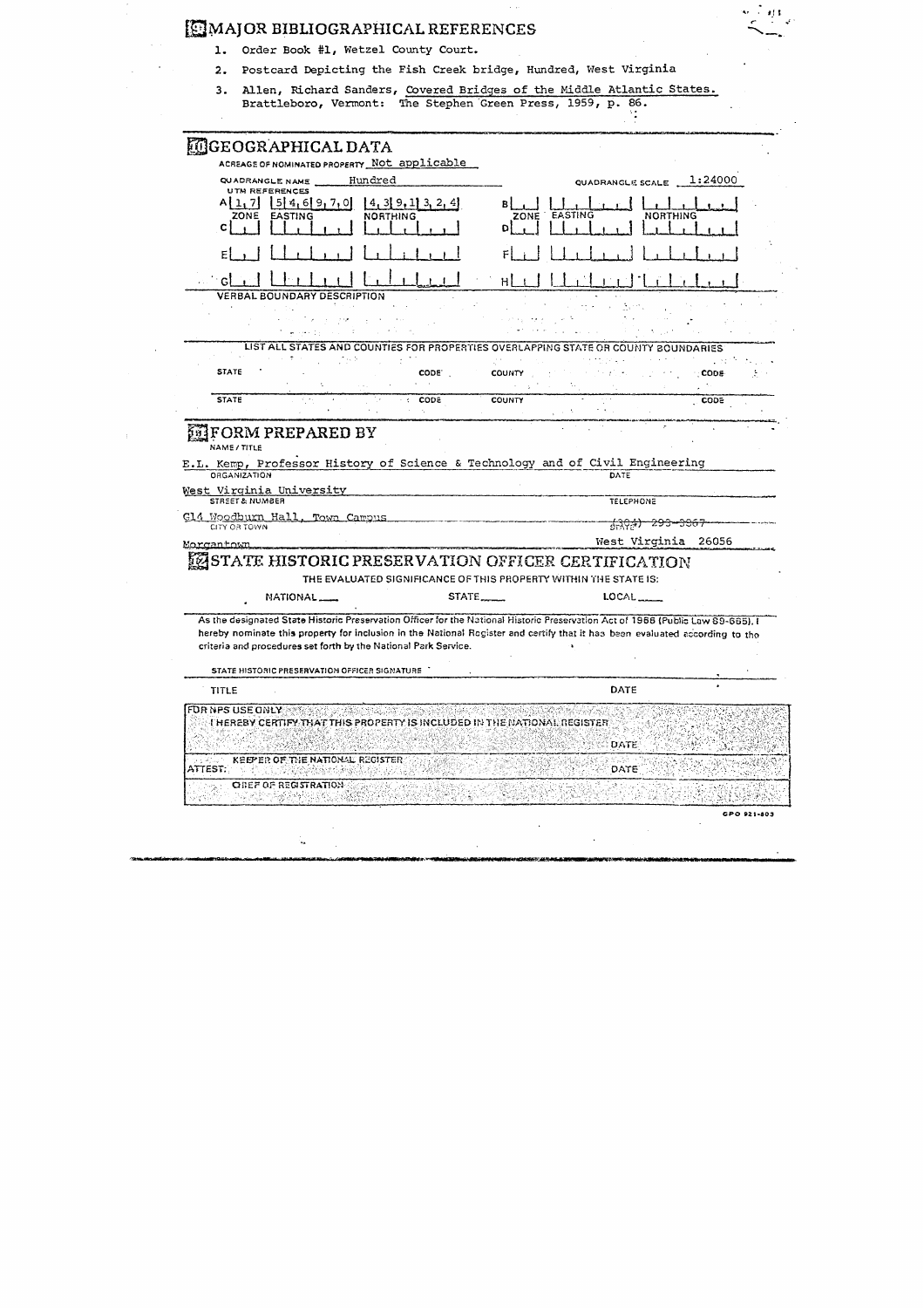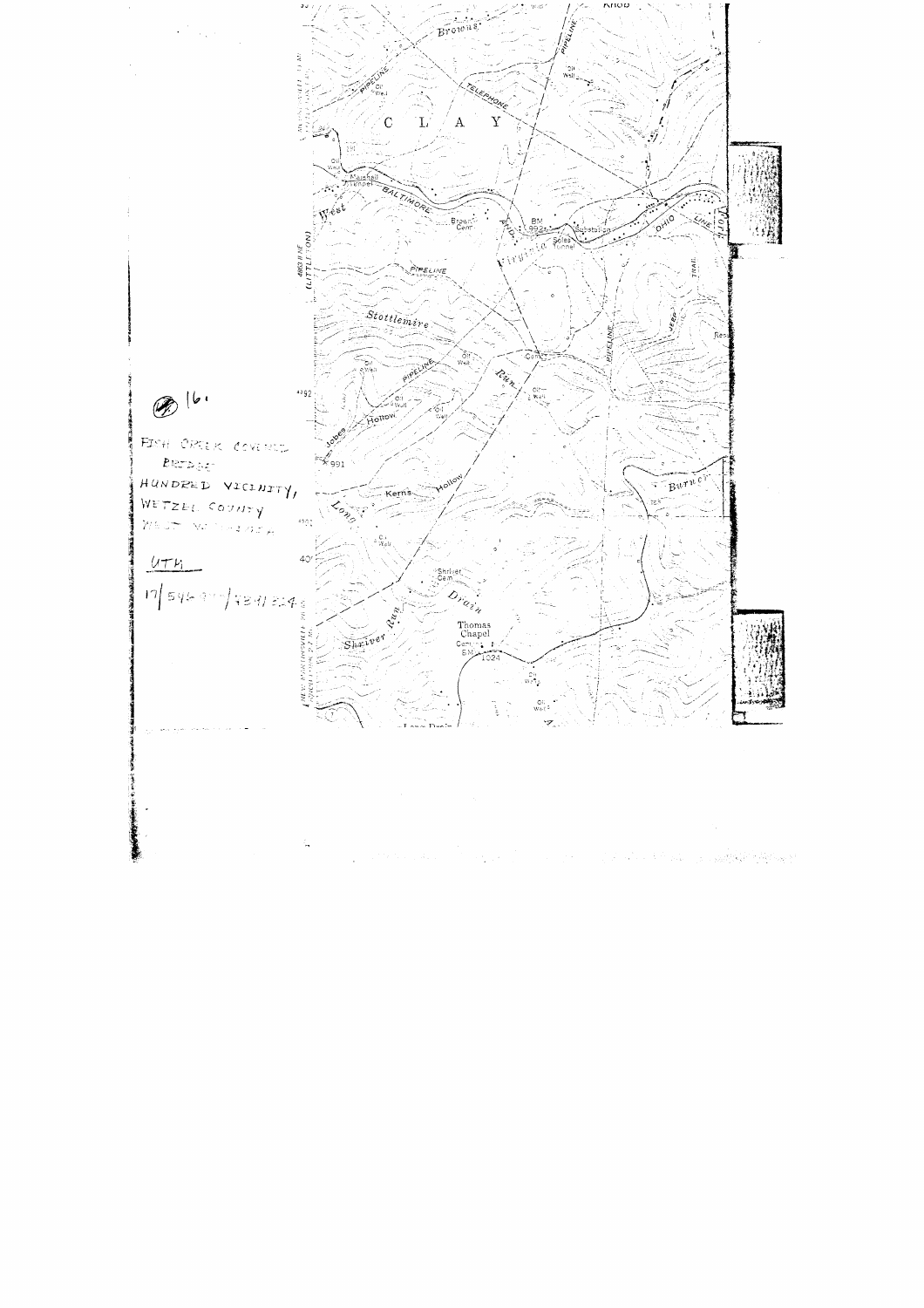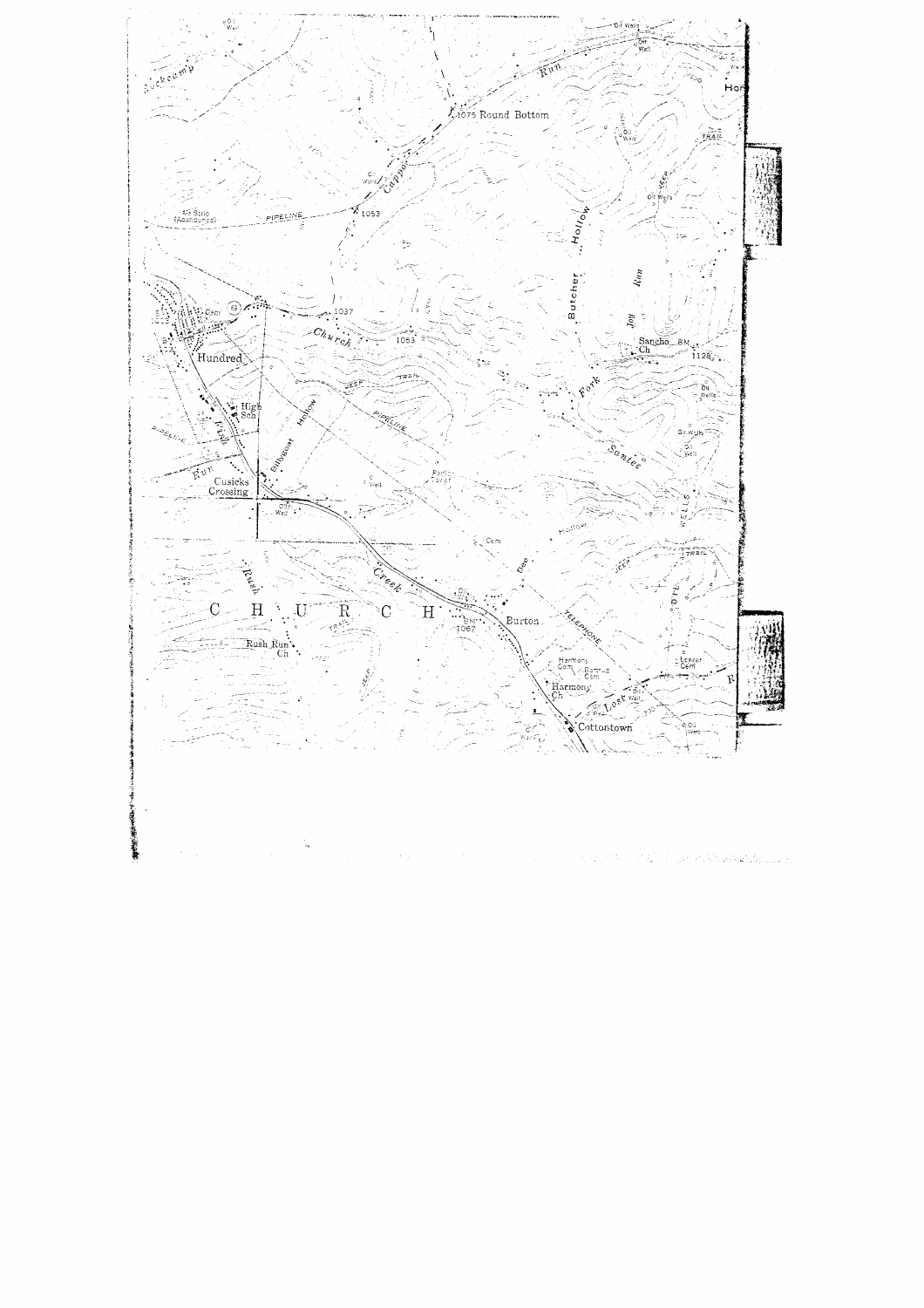

## 19. FISH CREEK COVERED BRIDGE

 $\label{eq:2.1} \mathcal{L}_{\mathcal{A}} = \left\{ \begin{array}{ll} \mathcal{L}_{\mathcal{A}} & \mathcal{L}_{\mathcal{A}} & \mathcal{L}_{\mathcal{A}} \\ \mathcal{L}_{\mathcal{A}} & \mathcal{L}_{\mathcal{A}} & \mathcal{L}_{\mathcal{A}} \\ \mathcal{L}_{\mathcal{A}} & \mathcal{L}_{\mathcal{A}} & \mathcal{L}_{\mathcal{A}} \end{array} \right. \end{array}$  $\sim$   $\sim$  $\bar{\mathcal{A}}$  $\tilde{\mathcal{A}}$  $\sim 10^6$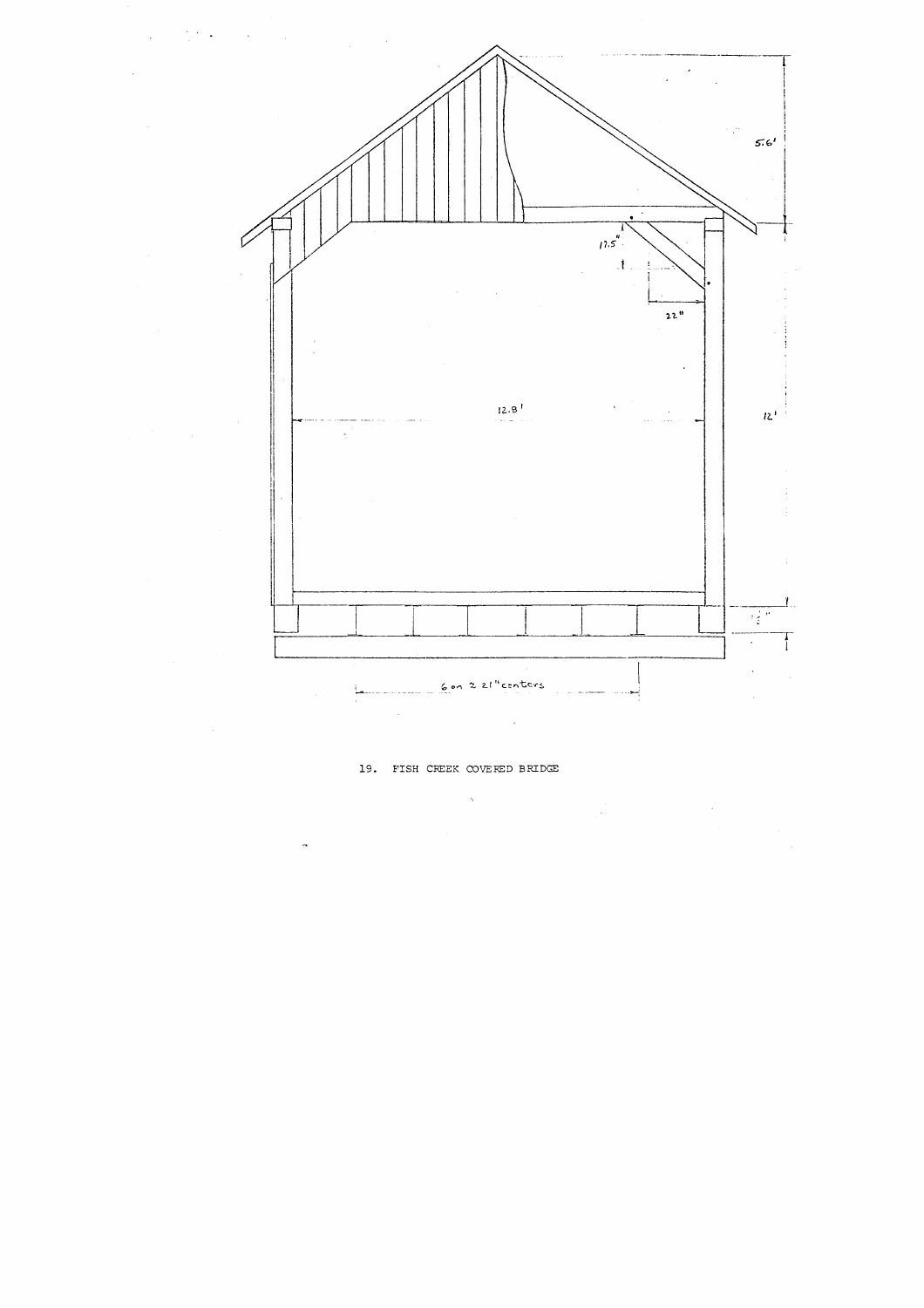

 $\bar{ }$  .

 $\mathcal{O}(\epsilon)$  ,  $\mathcal{A}$ 

 $\bar{1}$ 

**19** FISH CEEK **COVERED** BRIDGE

 $\lambda_{\mathbf{p}}$  $\overline{\phantom{a}}$  $\sim$